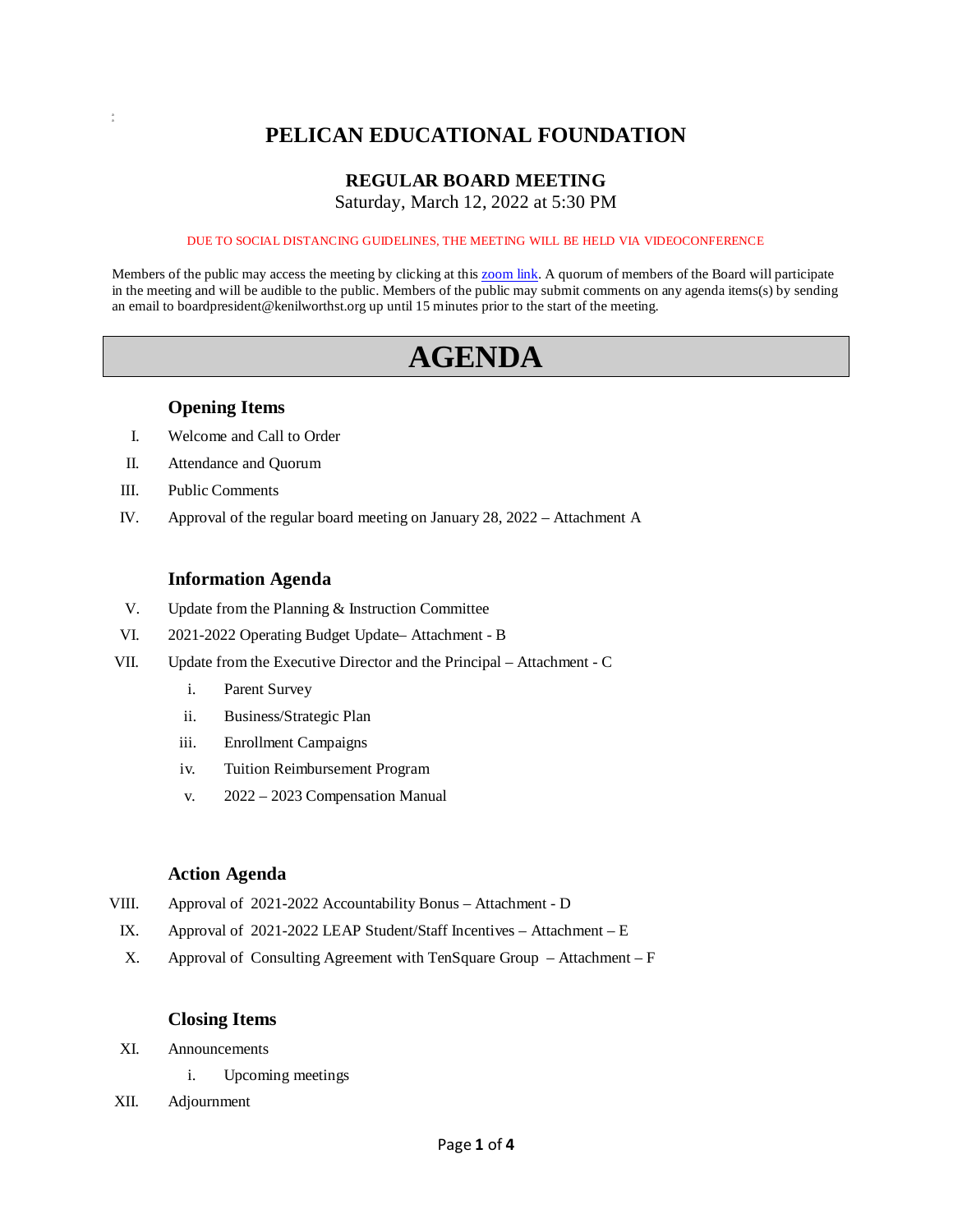#### **MINUTES**

#### **PELICAN EDUCATIONAL FOUNDATION REGULAR BOARD MEETING**

Saturday, March 12, 2022 at 5:30 PM

### DUE TO SOCIAL DISTANCING GUIDELINES, THE MEETING WAS HELD VIA VIDEOCONFERENCE ON ZOOM PLATFORM.

I. Welcome and Call to Order

These are the minutes of a regular meeting of the Board of Directors of Pelican Educational Foundation Inc. (PEF), a Louisiana non-profit corporation. This meeting was held at 5:30 p.m. on Saturday, March 12, 2022 virtually through Zoom. This meeting was called to order by Dr. Orhan Kizilkaya, the President.

II. Attendance and Quorum

Present: Dr. O. Kizilkaya, Mr. E. Sarac, Mr. S. Uwaezoke, Ms. K. Harris, Dr. M. Stafa, and Dr. O. Kazan, Dr. S. Wiley Absent: None Also in Attendance: Mr. H. Suzuk and Mrs. H. Regis.

- III. Public Comments No public comment.
- IV. Approval of Previous Board Meeting Minutes Motion: Approve the minutes of the board meeting held on January 28, 2022 Moved by: Dr. O. Kizilkaya. Seconded by: Dr. M. Stafa. Discussions: The minutes of the board meeting held on January 28, 2022 was presented and discussed. Approved unanimously.

### **Information Agenda**

V. Update from the Planning & Instruction Committee

Planning & Instruction Committee meeting was held today, on March 12, 2022 at 5:00 PM virtually through Zoom. The participants were Dr. O. Kizilkaya, Dr. O. Kazan, Dr. S. Wiley , Ms. K. Harris and Mr. H. Suzuk. The committee discussed the following topics:

- I. Welcome and Call to Order
- II. Audience Introductions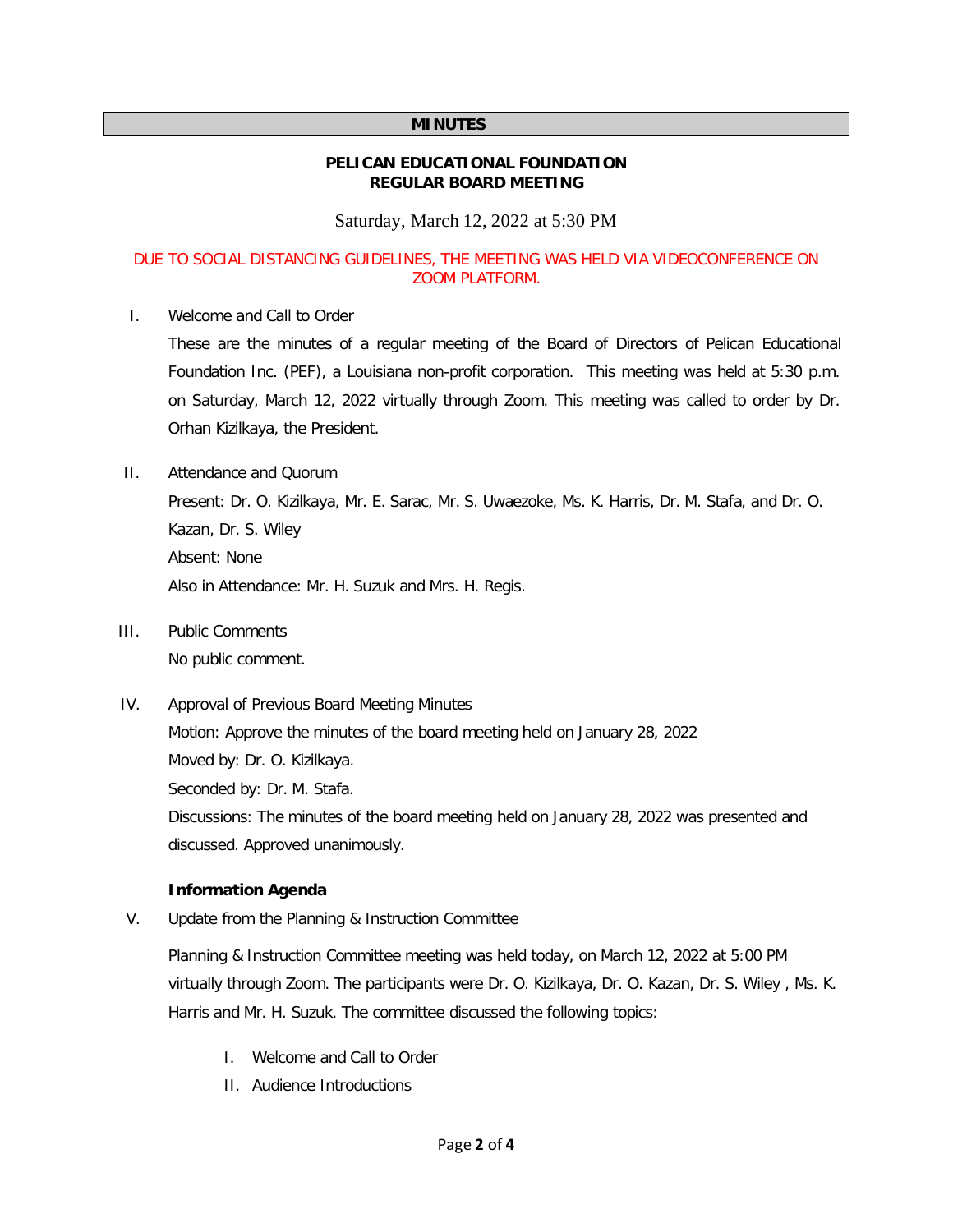- III. Academic Programs
- IV. Type II Charter School Facility Development
- V. Adjournment
- VI. 2021-2022 Operating Budget Update– Attachment B Mr. Suzuk presented updated 2021-2022 Operating Budget.
- VII. Update from the Executive Director and the Principal Attachment C Mr. Suzuk and Mrs. Regis gave a verbal update to the board on school operations including the following items:
	- o Parent Survey
	- o Business/Strategic Plan
	- o Enrollment Campaigns
	- o Tuition Reimbursement Program
	- o 2022 2023 Compensation Manual

### **Action Agenda**

XIII. Approval of 2021-2022 Accountability Bonus – Attachment - D Motion: To approve staff accountability bonus program for 2021-2022 school year as presented. Moved by: Dr. O. Kizilkaya.

Seconded by: Ms. K. Harris.

Discussions: Mr. Suzuk presented the accountability bonus program for 2021-2022 school year. The maximum bonus amount will be \$1000, and bonuses will be paid after the school is out for summer. Approved unanimously.

XIV. Appr Approval of 2021-2022 LEAP Student/Staff Incentives – Attachment – E

Motion: To approve the LEAP incentives for 2021-2022 school year for students and staff as presented.

Moved by: Mr. S. Uwaezoke.

Seconded by: Ms. K. Harris.

Discussions: Mr. Suzuk presented the testing incentive proposal for the 2021-2022 school year. There are two new additions to the program: 1) Incentive added for ESL teachers based on ELPT scores. 2) School wide incentive which included administration added based on overall SPS growth. School wide incentive will be only for the staff who are employed at the time of testing and at the time of incentive payment. Approved unanimously.